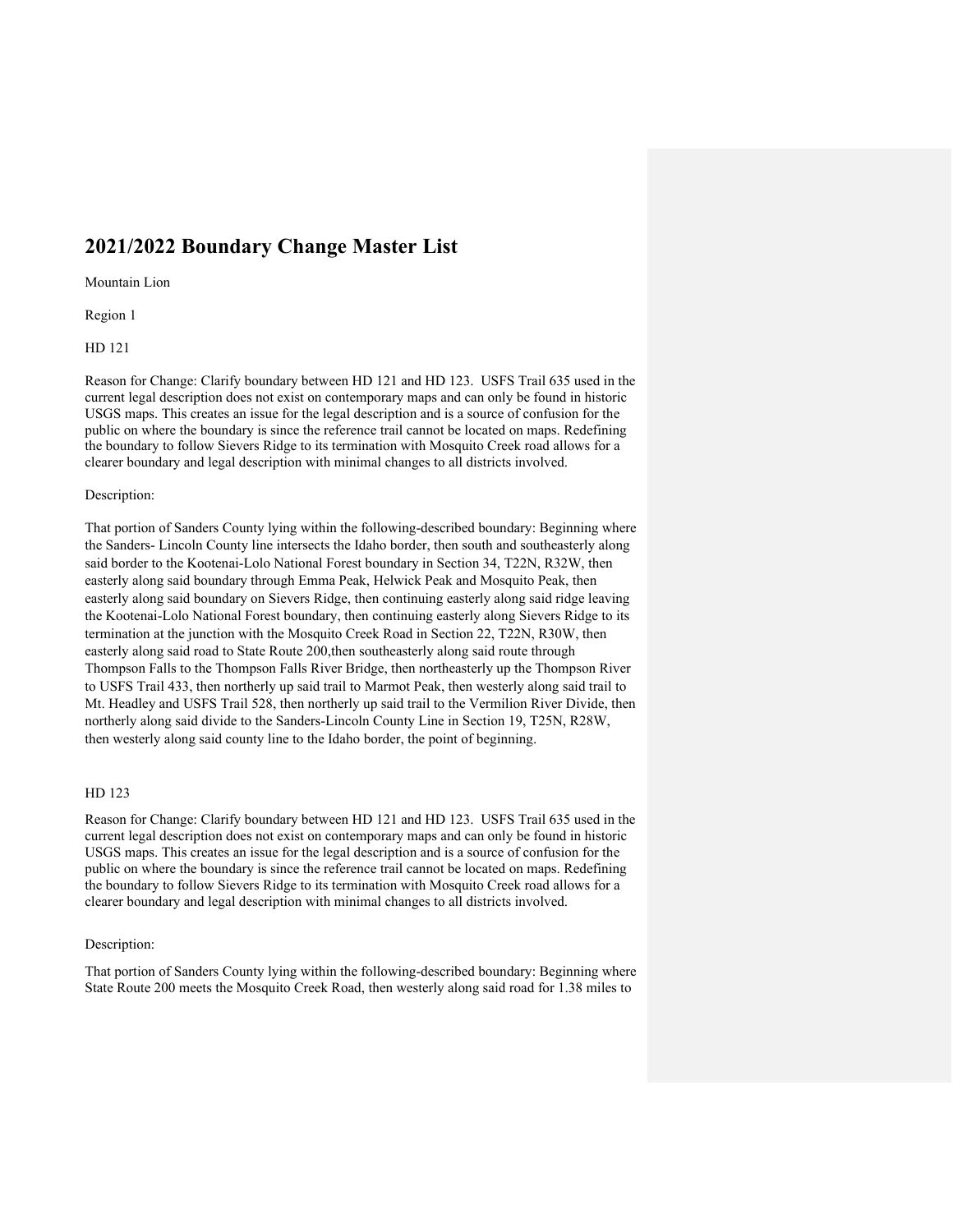the intersection of Sievers Ridge in Section 22, T22N, R30W, then westerly up said ridge to the Kootenai-Lolo National forest Boundary, then westerly along said boundary to Mosquito Peak, then westerly from said peak through the Helwick, Emma, Beaver Peak divide to the Montana-Idaho border in Section 34, T22N, R23W, then southerly along said border to the Sanders-Mineral County line, then easterly along said line to Greenwood Hill and the junction of USFS Trail 398, then northerly on said trail to Penrose Peak, then northerly from said peak along the Penrose-Cherry Peak divide to the junction of USFS Trail 1130, then northerly along said trail to Eddy Mountain, then northerly from said mountain along the Outlaw Lake Trail to Outlaw Creek, then northerly down said creek to the Clark Fork River, then westerly along the northern shore of said river to the Thompson River, then up said river to the Thompson River Bridge and State Route 200, then westerly along said route through Thompson Falls to the Mosquito Creek Road, the point of beginning.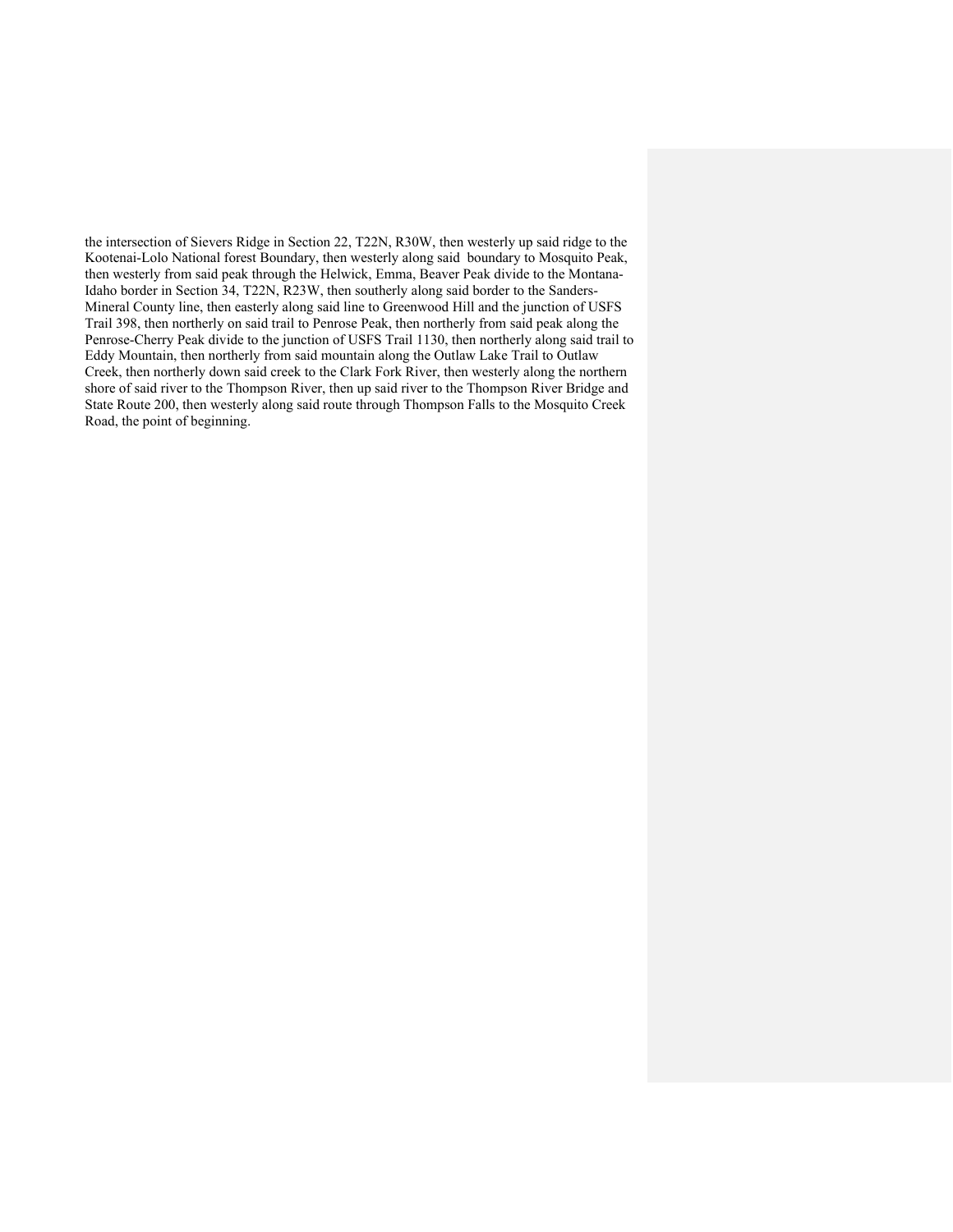#### Region 3

## HD 300 & 303

Reason for Change/Description of the Change: No change to district boundaries or species harvest structure is proposed. This would only assign a new hunt district number to this district. Renaming HD 300 to HD 303 is expected to improve the reliability of hunter survey data. Currently an unknown proportion of hunters appear to use HD 300 to refer to Region 3 in general. This inflates deer and elk hunter and harvest statistics by an unknown amount.

Boundary description of new HD 303 is the same as the description of what was previously HD 300.

FROM: That portion of Beaverhead County lying within the following-described boundary: Beginning at the junction of Interstate 15 and the Big Sheep Creek Road south of Dell, then southwesterly along said road to Meadow Creek, then westerly along said creek to the Montana-Idaho border, then southeasterly along said border to Italian Peak, then northeasterly along said border to Interstate 15 at Monida, then northerly along said interstate to the junction with the Big Sheep Road south of Dell, the point of beginning.

TO: That portion of Beaverhead County lying within the following-described boundary: Beginning at the junction of Interstate 15 and the Big Sheep Creek Road south of Dell, then southwesterly along said road to Meadow Creek, then westerly along said creek to the Montana-Idaho border, then southeasterly along said border to Italian Peak, then northeasterly along said border to Interstate 15 at Monida, then northerly along said interstate to the junction with the Big Sheep Road south of Dell, the point of beginning.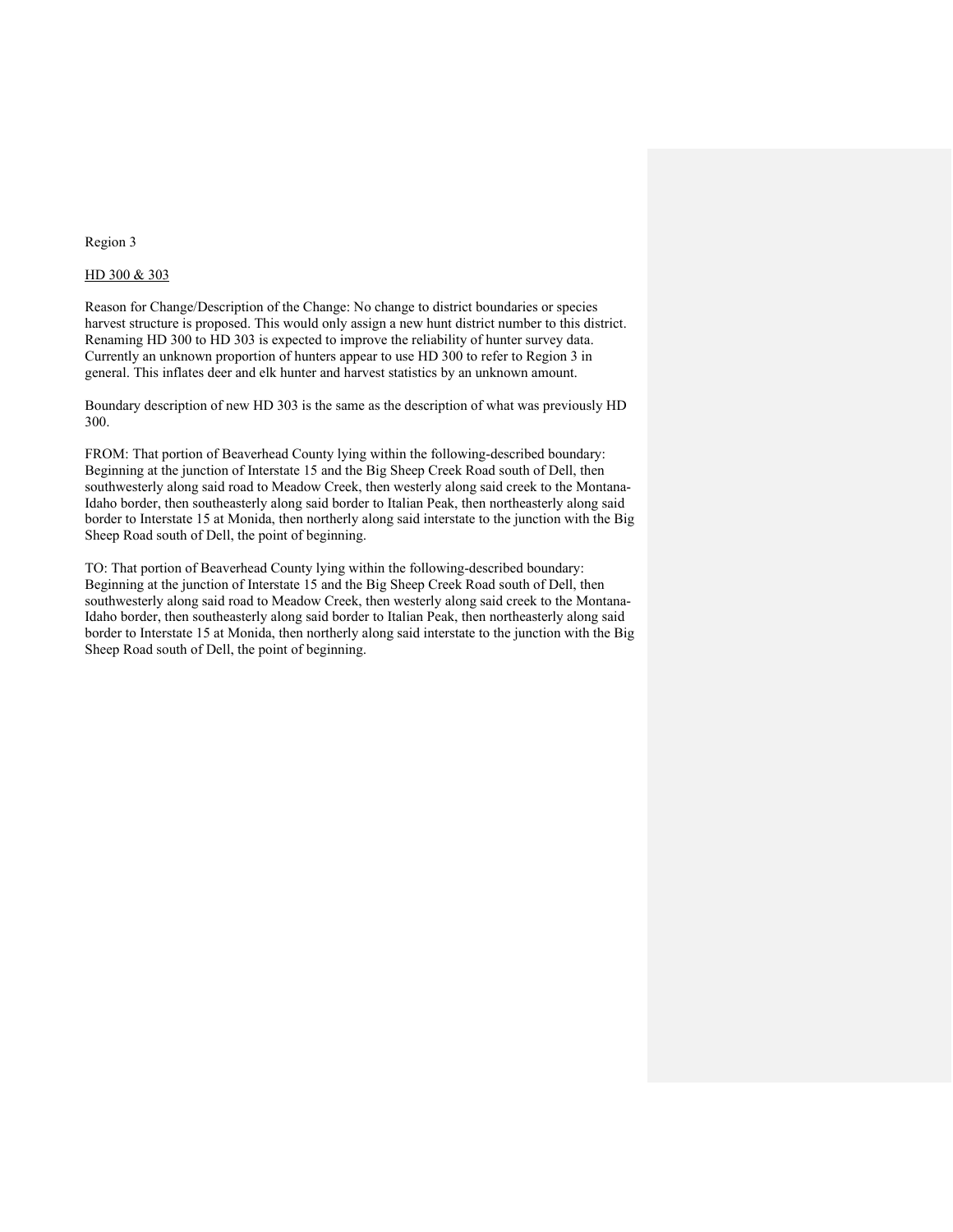#### HD 304, 310, 311, 360, 361 & 362 (becomes new HD 360)

Reason for Change/Description of the Change: Lion district boundary changes to match proposed deer and elk HDs includes northeast portion of HD 333 that is east of State Highway 359, south of Interstate 90, and west of U.S. Highway 287. This portion of HD 333 has been added to HD 311 in the proposed deer and elk HD adjustments. In the proposed deer and elk HD adjustments, HD 362 will be combined into HD 360. New HD will be named HD 360.

FROM: See 2021 deer and elk HD legal descriptions.

TO: See proposed deer and elk boundary adjustment for HD 311 & 304 and 2021 boundary descriptions for HD 310, 360, 361, and 362.Note: HD 311 Spanish Peaks Portion will be retained and renamed HD 304 Spanish Peaks Portion to match proposed deer and elk unit 304.

## HD 310, 311, 360, 361, 362 & 333

Reason for Change/Description of the Change: Regulations simplification. To more closely match new proposed deer and elk HDs combine HDs 310, 311, 360, 361, 362 and the northeast portion of HD 333 that is east of State Highway 359, south of Interstate 90, and west of U.S. Highway 287. This portion of HD 333 has been added to HD 311 in the proposed deer and elk HD adjustments. New HD will be named HD 311.

FROM: See 2021 deer and elk HD legal descriptions.

TO: See proposed deer and elk boundary adjustment for HD 311 and 2021 boundary descriptions for HD 310, 360, 361, and 362.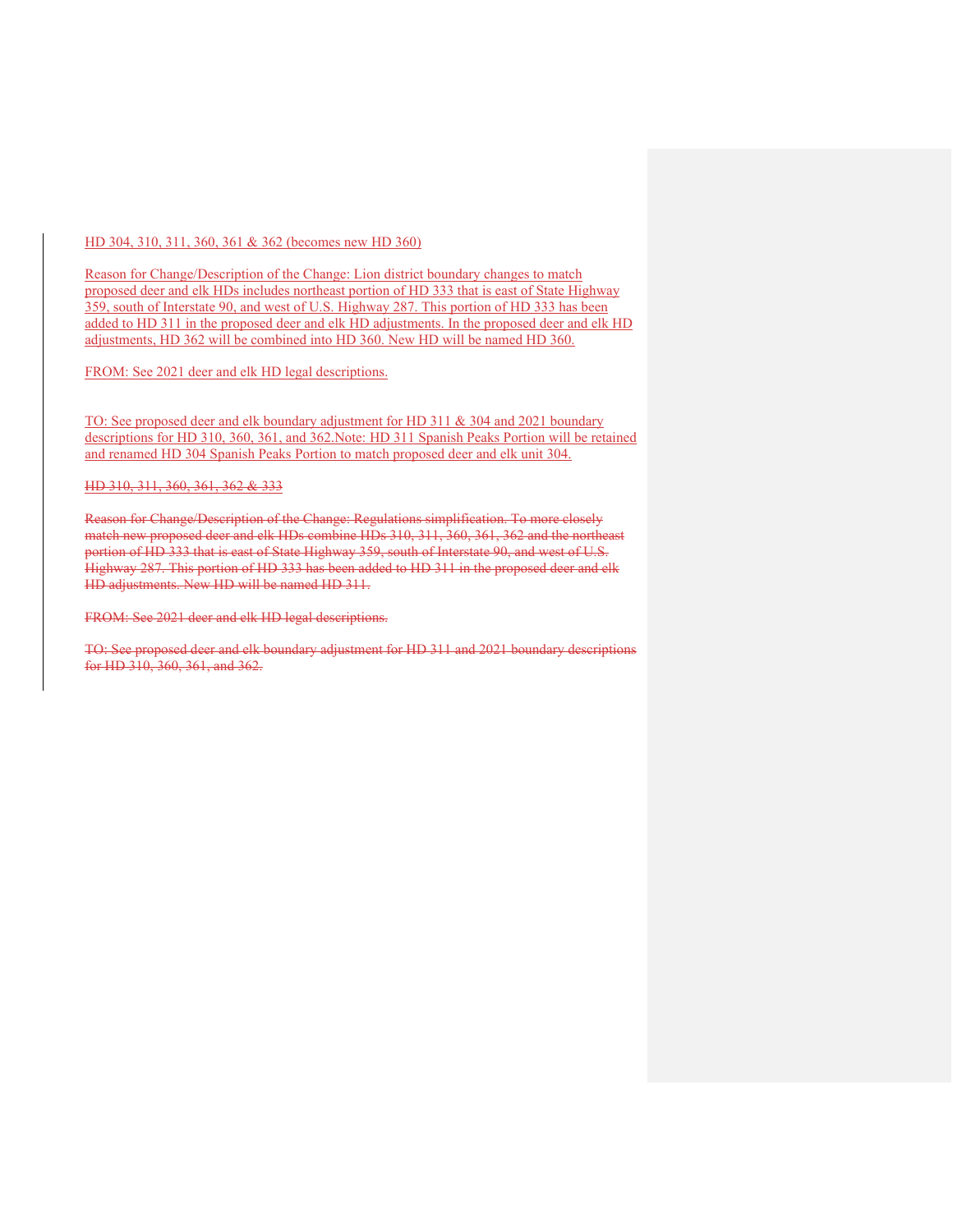## HD 302, 328 & 329

Reason for Change/Description of the Change: Regulation simplification. Combine HD 302 with the eastern portion of HD 328. New HD will be named HD 302. Combine the western portion of HD 328 with HD 329. New HD will be named HD 329.

FROM: See 2021 deer and elk HD legal descriptions.

TO: See proposed deer and elk boundary adjustments for HDs 302, 328, and 329.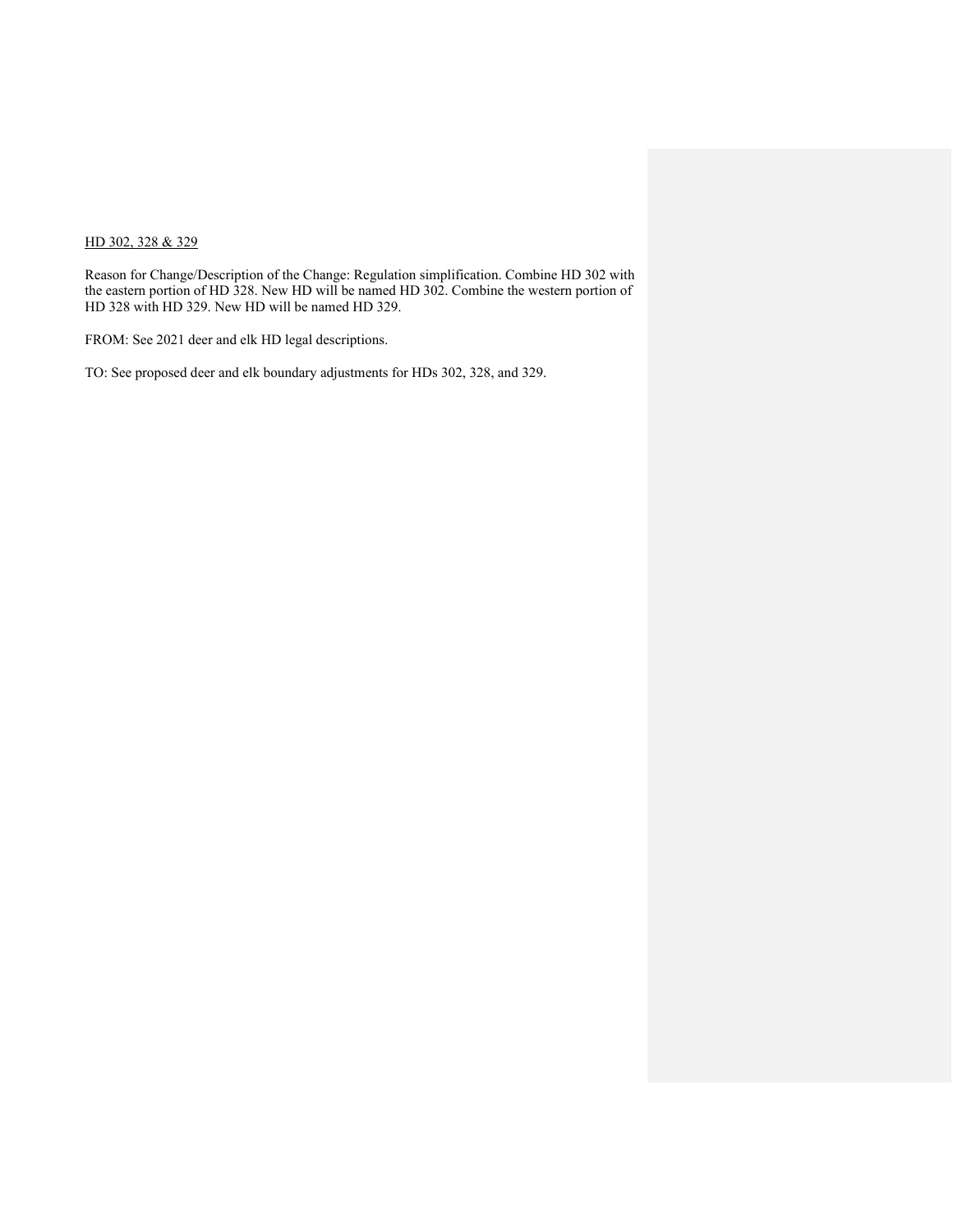# HD 319 & 341

Reason for Change/Description of the Change: Regulations simplification. Combine HD 319 and HD 341. New HD will be named HD 319.

FROM: See 2021 deer and elk HD legal descriptions.

TO: See proposed deer and elk boundary adjustments for HDs 319 and 341.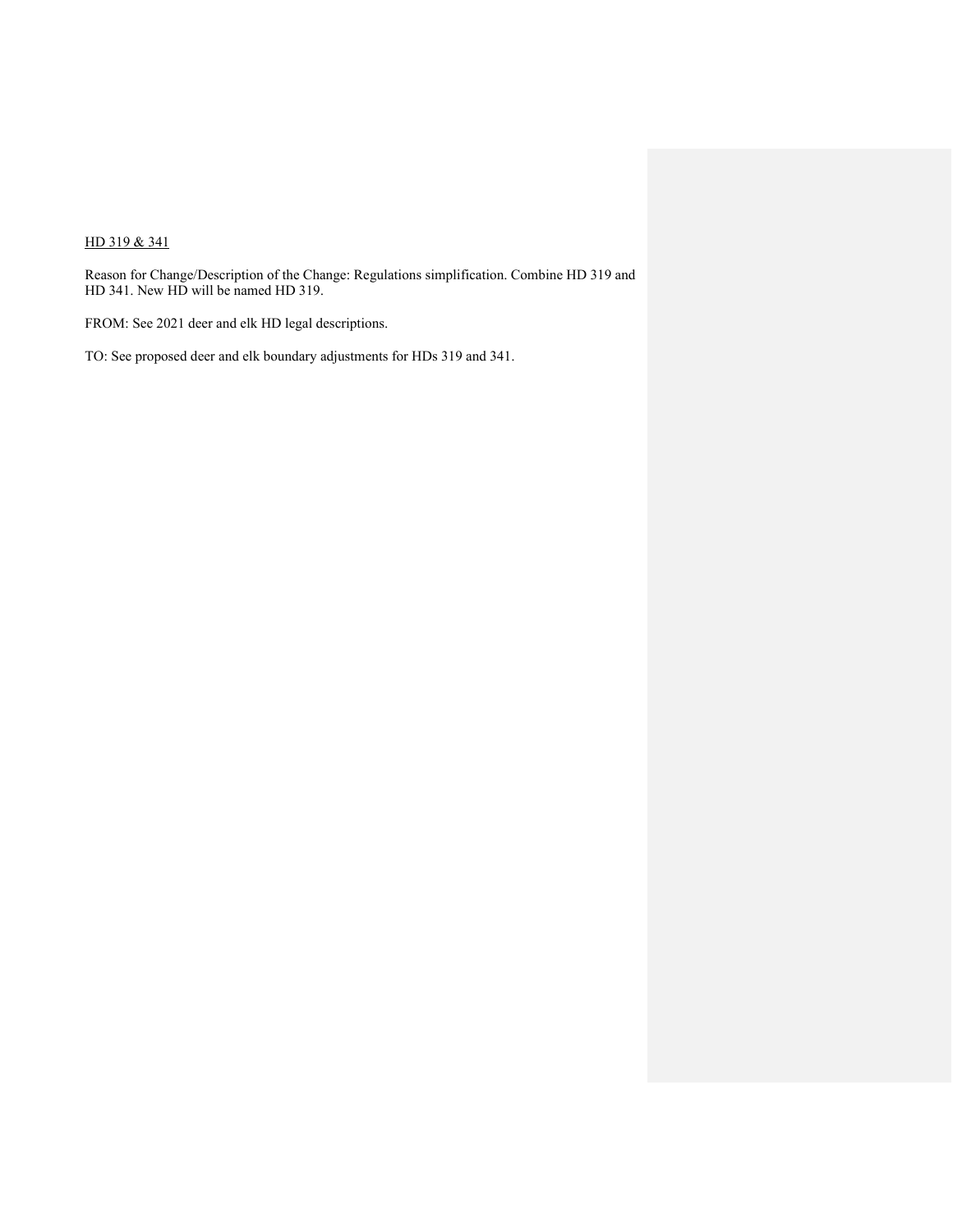## HDs 312, 390 & 393

Reason for Change/Description of the Change: More appropriate management unit. Add new HD 390 into an LMU with HDs 312 and 393. Combination of HDs into new LMU<del>, no change to</del> actual HD boundaries..

FROM: See 2021 deer and elk HD legal descriptions and LMU description.

TO: New LMU incorporates HDs 312, 390 (new boundary in deer-elk master list), and 393. See 2021 deer and elk HD descriptions for HDs 312 and 393.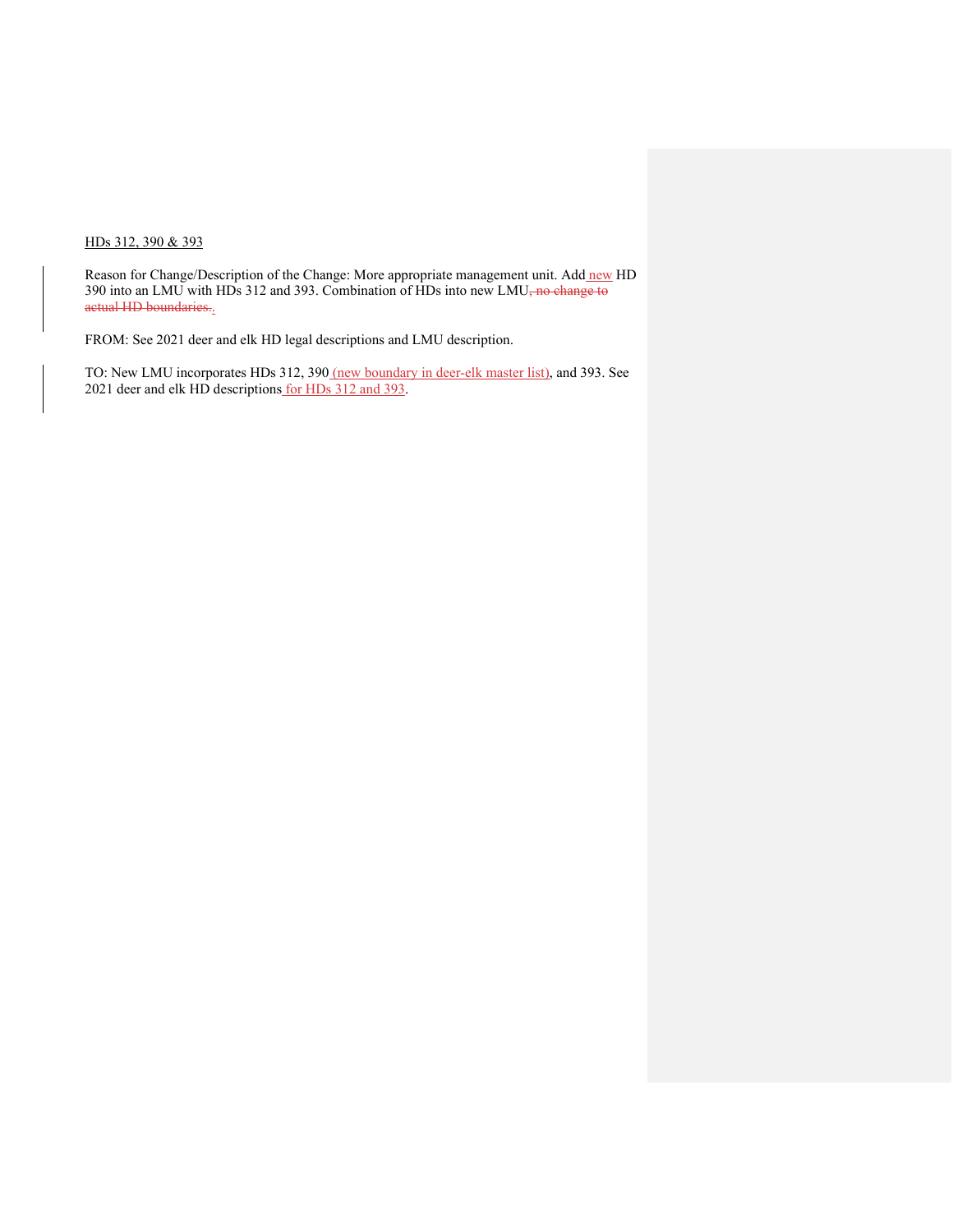HD 390, 391 & 392: Reason for Change/Description of the Change: More appropriate management unit. Combine HDs 391 & 392 into a single LMU. Remove HD 390 from the LMU that included HD 391. This is a rearrangement of HDs into LMUs. No change to actual HD boundaries.

FROM: See 2021 deer and elk HD legal descriptions and LMU description.

TO: New LMU incorporates combines HD 391 and HD 392. See 2021 deer and elk HD descriptions.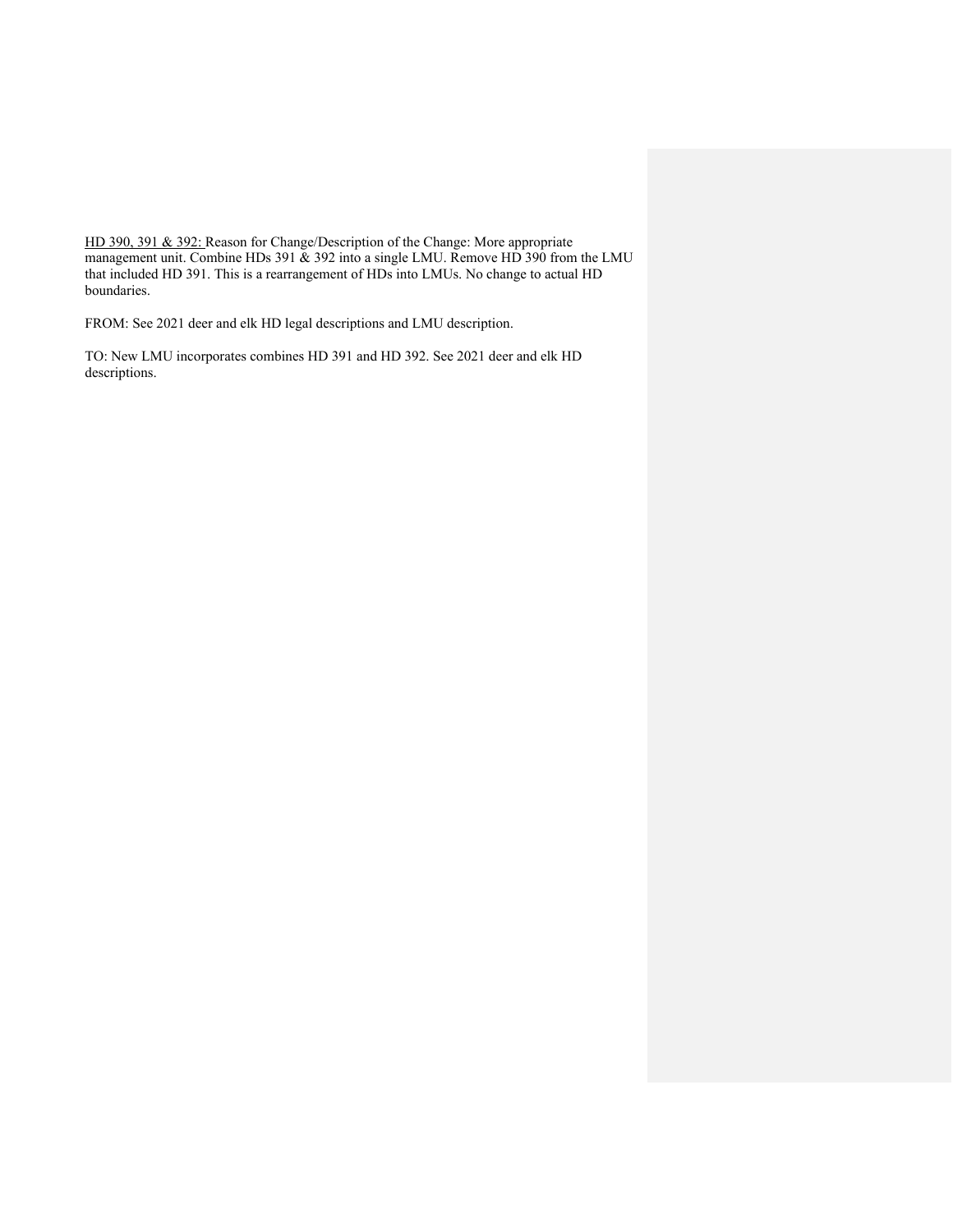# HD 320 & 333

Reason for Change/Description of the Change: Regulations simplification. Combine HD 320 and HD 333 to exclude the northeast portion of HD 333 east of State Highway 359, south of Interstate 90, and west of U. S. Highway 287. Excluded portion is proposed to be added to HD 311. New HD will be named HD 320.

FROM: See 2021 deer and elk HD legal descriptions.

TO: See proposed deer and elk boundary adjustments for HDs 320 and 333.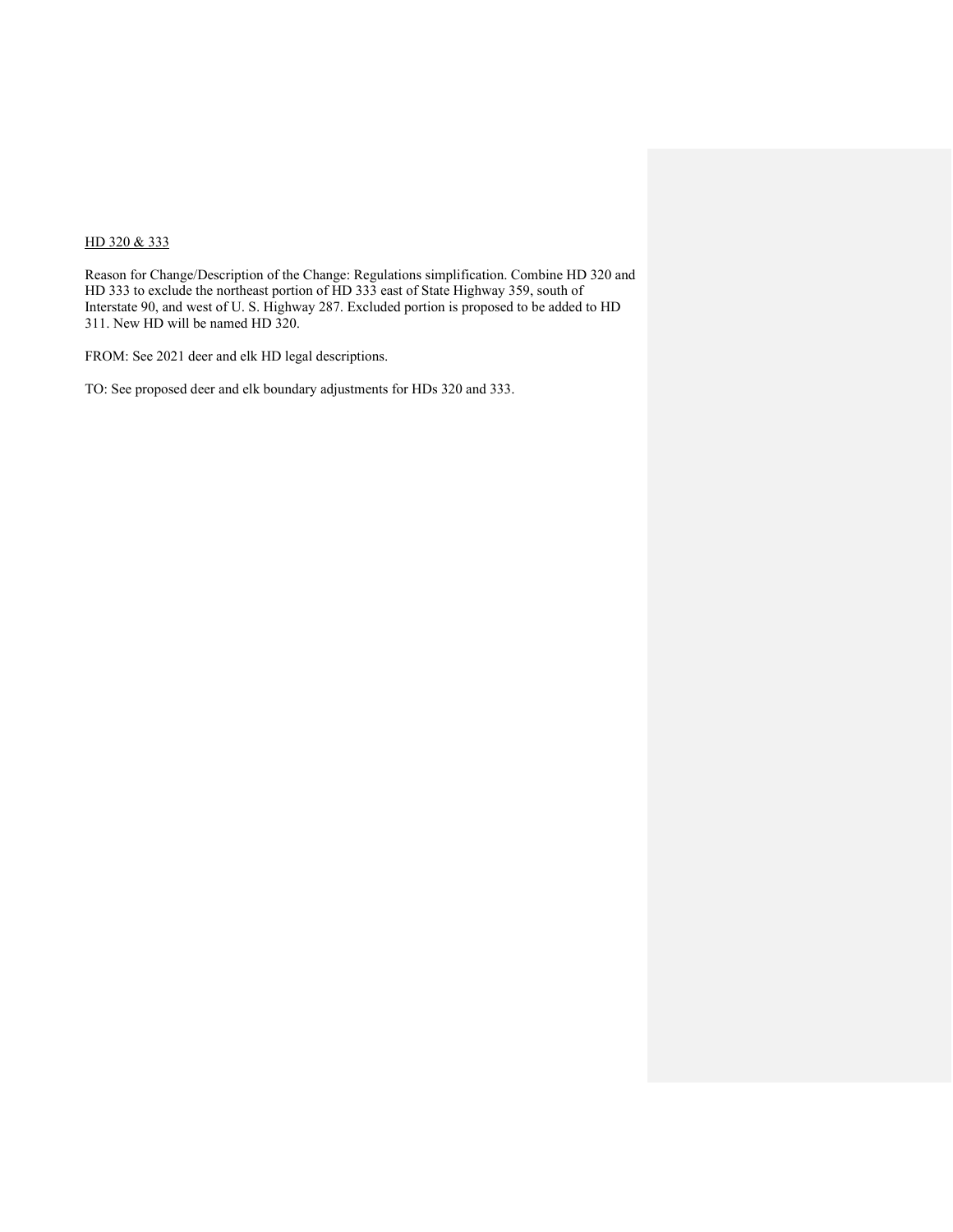## HD 322, 323, 324, 325, 326, 327 & 330

Reason for Change/Description of the Change: Regulations simplification.Combine HDs 322, 323, 324, 325, 326, 327 and 330 into a single lion HD and a single LMU. New HD will be named HD 322.

FROM: See 2021 deer and elk HD legal descriptions.

TO: See proposed deer and elk boundary adjustments for new HD 322.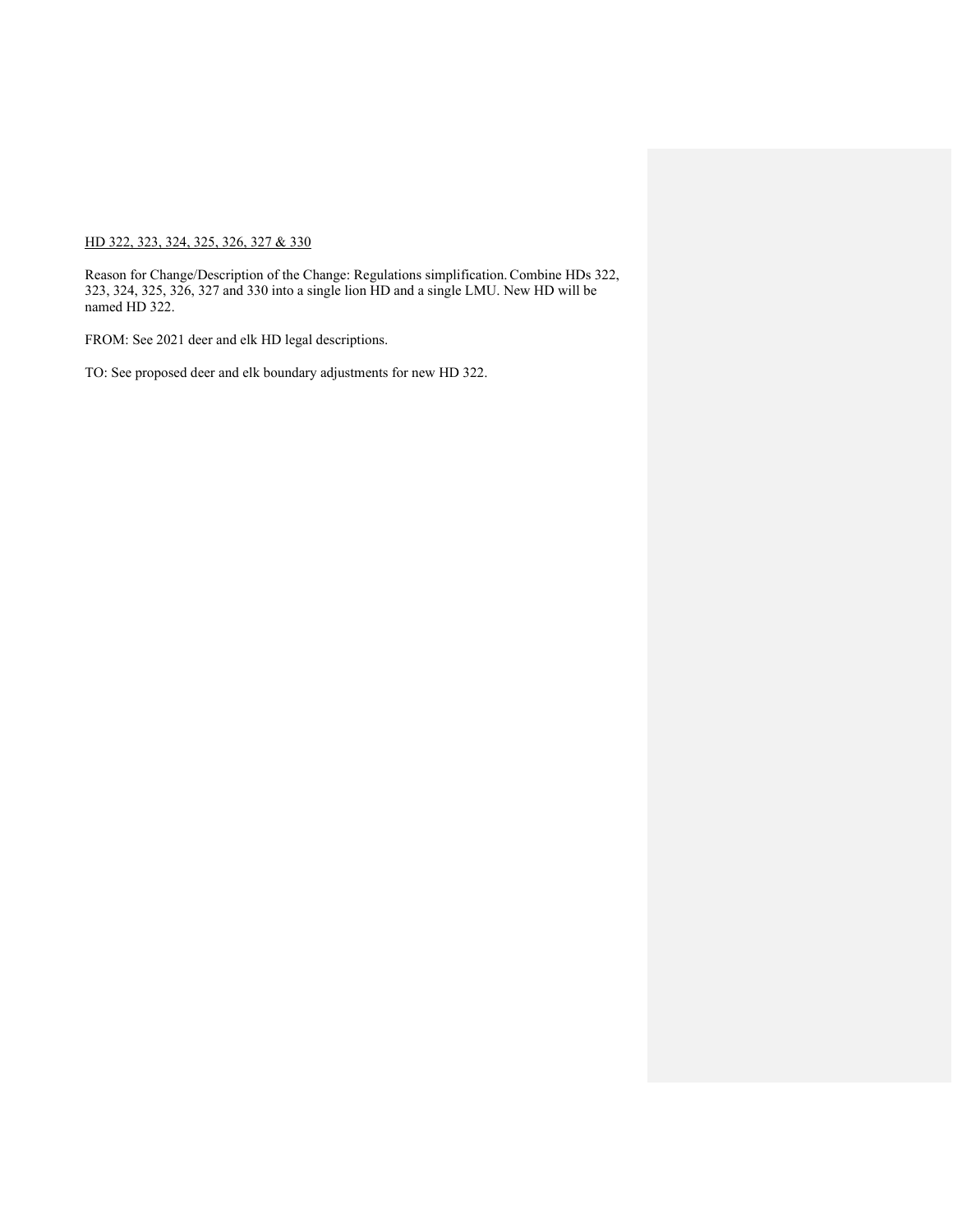## HD 350 & 370

Reason for Change/Description of the Change: Regulations simplification. Combine HD 350 and HD 370. New HD will be named HD 350.

FROM: See 2021 deer and elk HD legal descriptions.

TO: See proposed deer and elk boundary adjustments for HDs 350 and 370.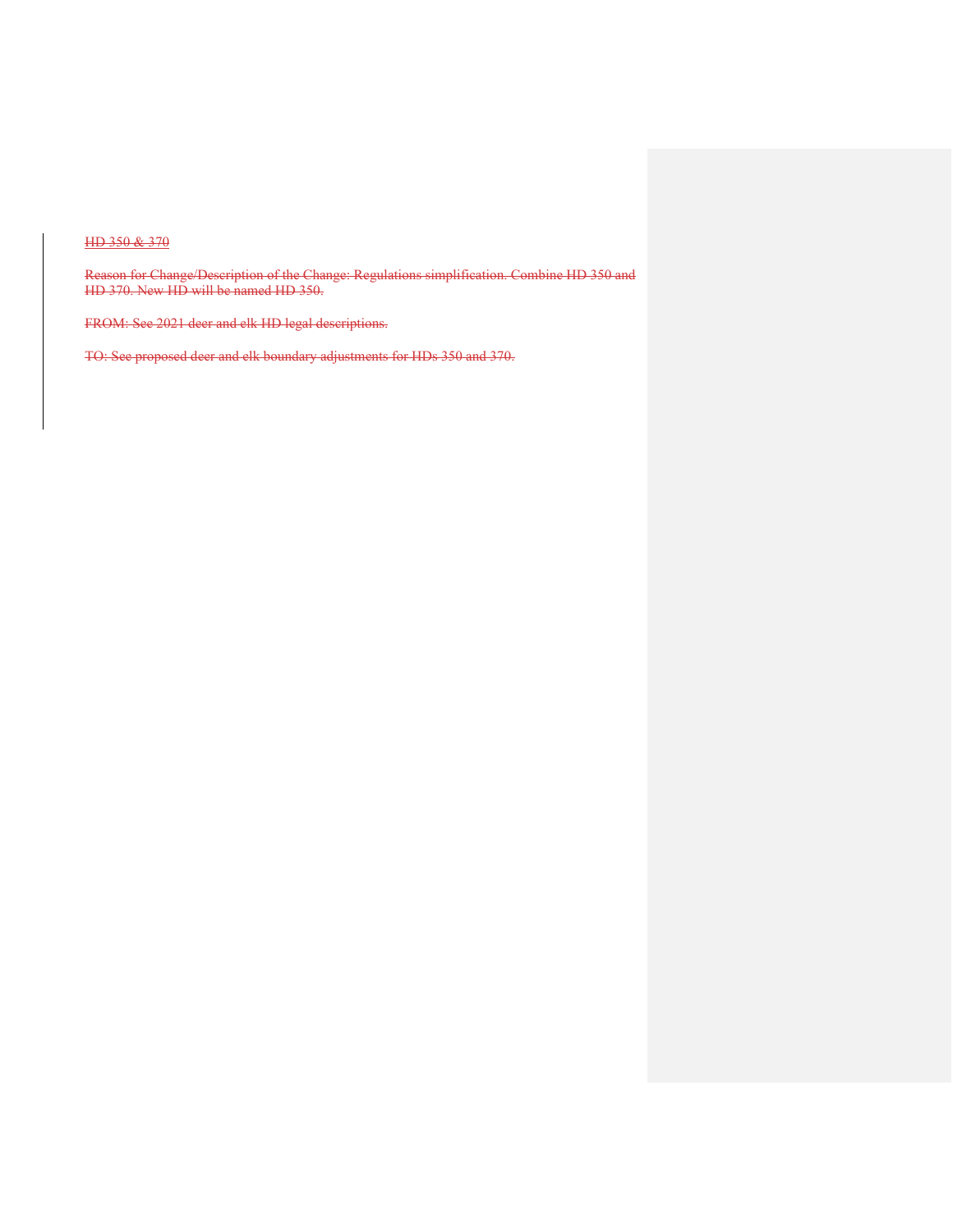# HD 380 & 390

 $\overline{1}$ 

**Formatted:** Normal

Reason for Change/Description of the Change: Regulations simplification. Move southeast portion of HD 380 to HD 390. New HD will be named HD 390. HD 390 is being added to the LMU with HDs 312 and 393.

FROM: See 2021 deer and elk HD legal descriptions.

TO: See proposed deer and elk boundary adjustments for HDs 380 and 390.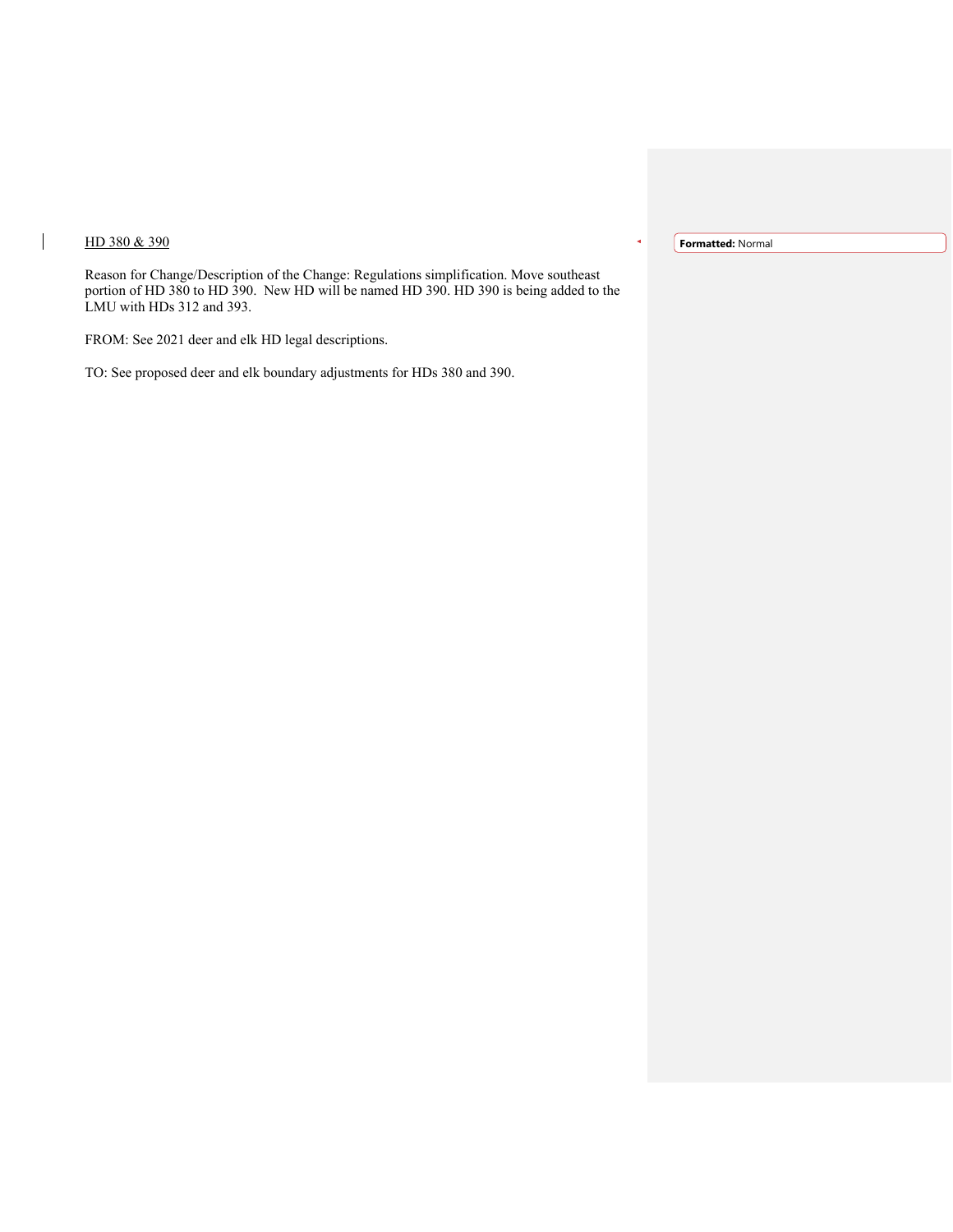#### Region 4

#### HD 412

Reason for Change/Description of the Change: Maintain similarity with deer-elk boundaries.

FROM: That portion of Fergus County lying within the following-described boundary: Beginning at Lewistown, then easterly along US Highway 87 (State Route 200), to its junction with State Highway 19 at Grass Range, then north along said highway to its junction with US Highway 191 at Bohemian Corner, then westerly along US Highway 191 to Hilger, then north on the Winifred Road (FAS236) approximately three miles to the junction of Salt Creek Road, then northwesterly along said road to the Plum Creek Road, then southwesterly along said road to State Route 81, then westerly along said route to the Judith River, then southerly along said river to US Highway 87, then easterly along said Highway to Lewistown, the point of beginning. TO: That portion of Fergus County lying within the following-described boundary: Beginning at Lewistown, then easterly along US Highway 87 (State Route 200), to its junction with State Highway 19 at Grass Range, then north along said highway to its junction with US Highway 191 at Bohemian Corner, then westerly along US Highway 191 to Hilger, then north on the Winifred Road (FAS236) approximately three miles to the junction of Salt Creek Road, then northwesterly along said road to the Plum Creek Road, then southwesterly along said road to State Route 81, then westerly along said route to the Judith River, then southerly along said river to the Hanover Road (FAS426), then easterly along said route to US Highway 191, then southerly along said highway to its junction with US Highway 87, at Lewistown, the point of beginning.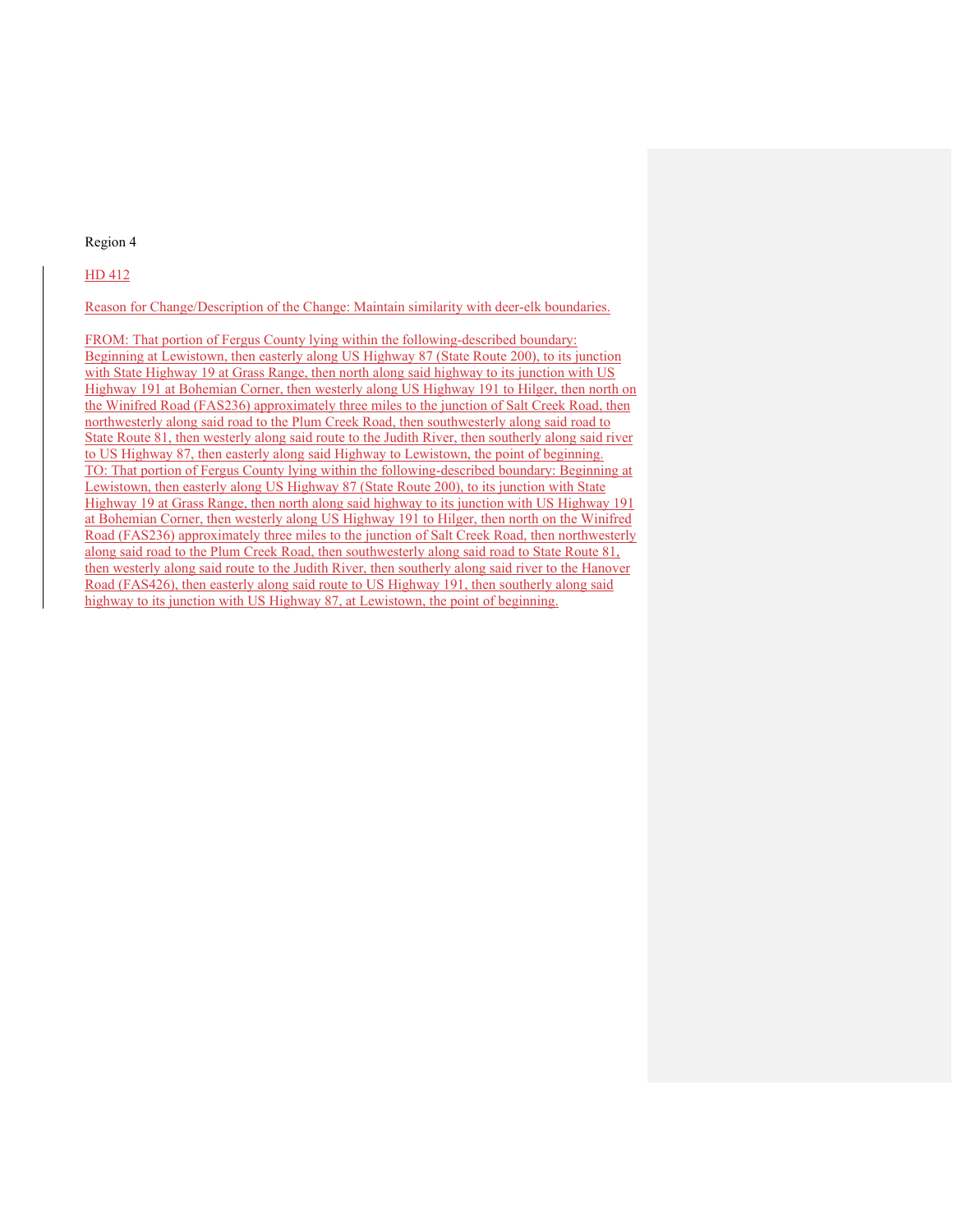HD 416, 451, 452 & 454

Reason for Change/Description of the Change: Remove HD 454 from LMU. Deer/Elk HD 454 is proposed to be combined with existing HD 416 and so would not appear in LMU description.

FROM: See D/E legal descriptions.

TO: See D/E legal descriptions.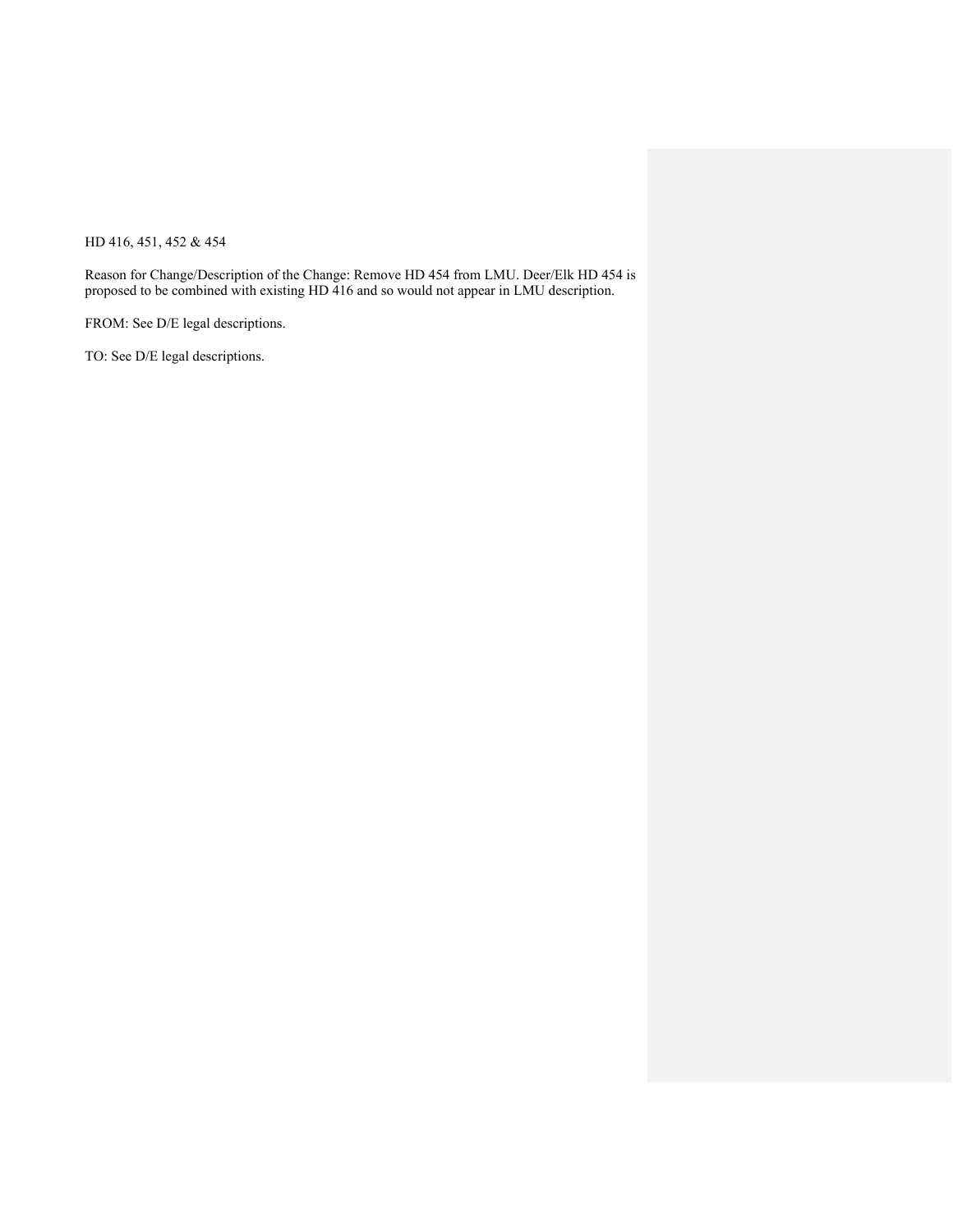HD 416, 451, 452, 446, & 454 - HD 416, 451, & 452

Reason for Change/Description of the Change: Remove HD 446 from LMU 416, 446, 451, 452, 454. HD 446 is proposed to be moved from this existing LMU and added to current LMU 445, 455.

FROM: See D/E legal descriptions.

TO: Refer to Deer and Elk Hunting District Legal Descriptions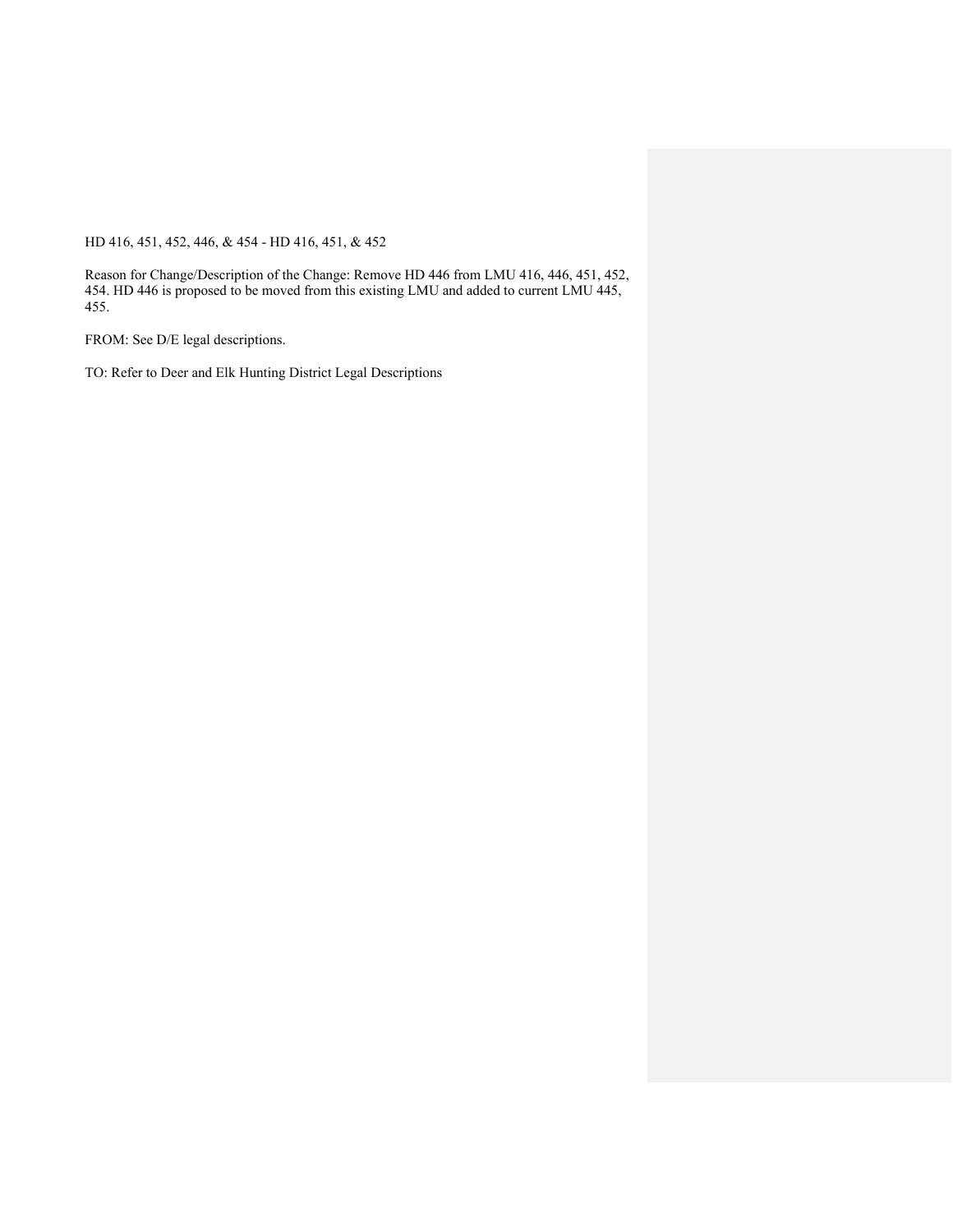## HD 417

Reason for Change/Description of the Change: Maintain similarity with deer-elk boundaries.

FROM: Those portions of Fergus County lying within the following-described boundary: Beginning at Hilger, then easterly and northerly on US Highway 191 to the Missouri River, then westerly up said river to the Stafford Ferry Road, then south on said road to the Knox Ridge Road, then westerly on said road to Route 236 at Winifred, then south on said route to US Highway 191 at Hilger, the point of beginning.

TO: Those portions of Fergus County lying within the following-described boundary: Beginning at Hilger, then easterly and northerly on US Highway 191 to the Missouri River, then westerly up said river to the PN Bridge, then south on PN/Winifred Road (FAS236) to its junction with US Highway 191 at Hilger, the point of beginning.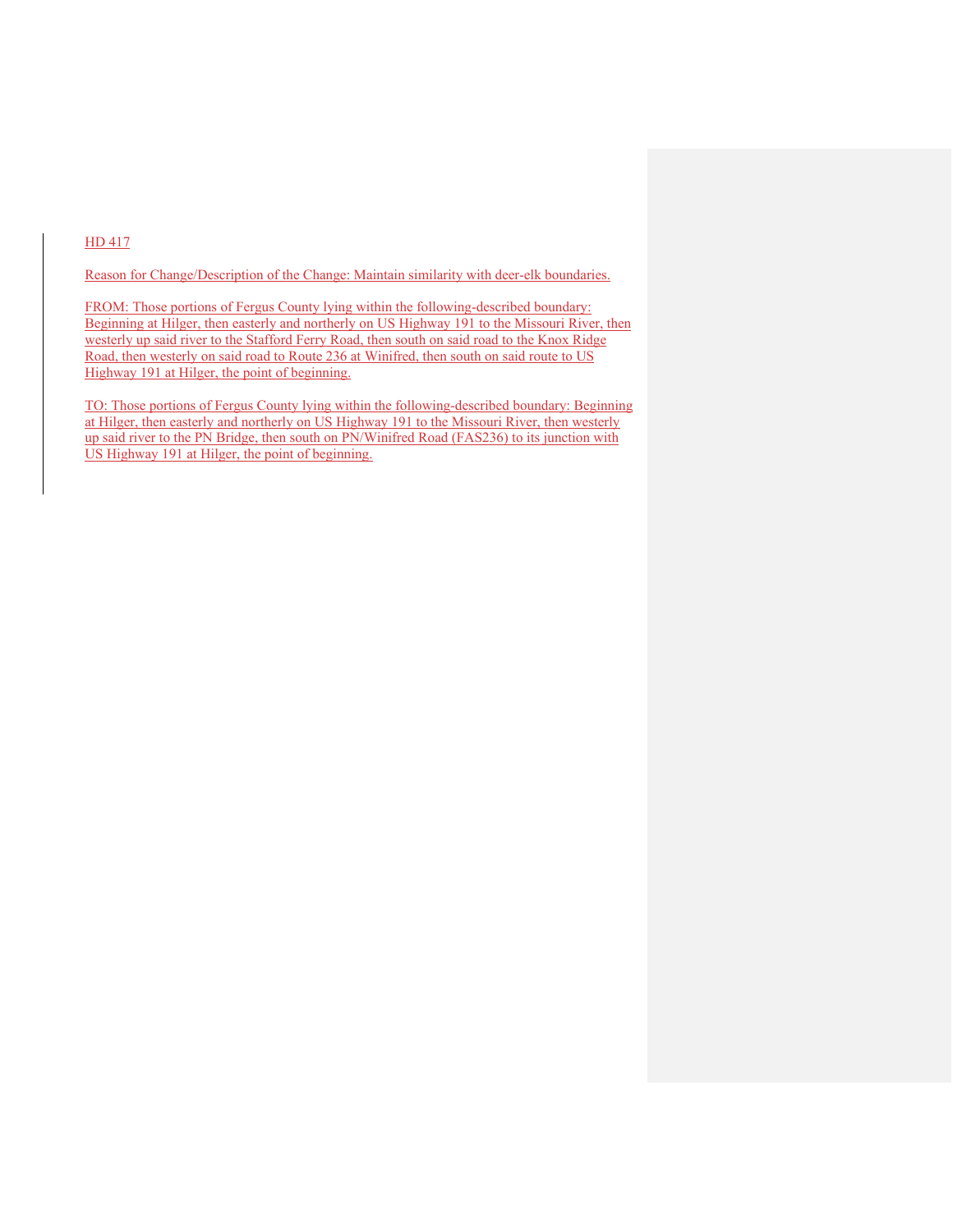#### HD 426

Reason for Change/Description of the Change: The objective of this proposed change is to simplify the legal descriptions of the above HDs by reducing the number of junctions and keeping boundaries to highways, major rivers, and routes. This change will mirror changes to the deer and elk hunting district boundaries.

FROM: Those portions of Fergus and Judith Basin Counties lying within the following-described boundary: Beginning at Suffolk, then north following the Winifred Road (FAS 236) to Winifred, then northeasterly on the DY Trail to the Stafford Ferry Road, then northerly on said road to the Missouri River, then up said river in a westerly direction to the mouth of Arrow Creek, then up said creek to State Route 80, then south on said route to State Route 81, then easterly along said route near Denton to the Plum Creek County Road, then northerly and easterly along said road to the Salt Creek Road, then southeasterly along the Salt Creek Road to its junction with the Winifred Road (FAS 236) approximately three miles north of Hilger, then north on the Winifred Road to Suffolk, the point of beginning.

TO: Those portions of Fergus and Judith Basin Counties lying within the following-described boundary: Beginning at Suffolk, then north following the Winifred Road (FAS 236) to Winifred, then continuing northwesterly along said road (PN Road/FAS 236) to the Missouri River at PN Bridge, then westerly up said river to the mouth of Arrow Creek, then up said creek to State Route 80, then south on said route to State Route 81, then easterly along said route near Denton to the Plum Creek County Road, then northerly and easterly along said road to the Salt Creek Road, then southeasterly along the Salt Creek Road to its junction with the Winifred Road (FAS 236) approximately three miles north of Hilger, then north on the Winifred Road to Suffolk, the point of beginning.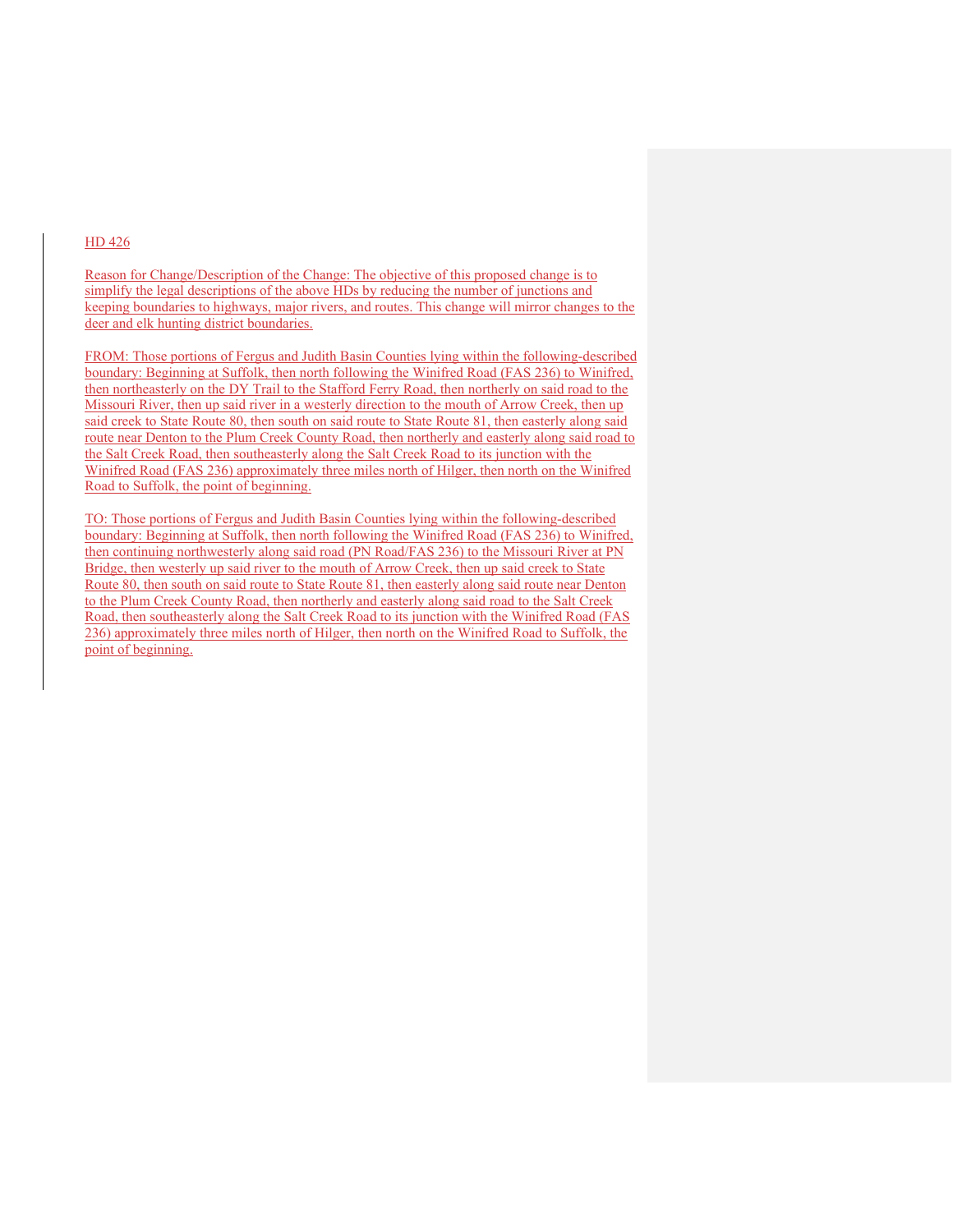HD 445, 446 & 455

Reason for Change/Description of the Change: Add Deer/Elk HD 446 to current LMU 445, 455. HD 446 is in the southern Big Belt Mountains and is more biologically connected with Big Belt HDs 445 and 455.

FROM: HD 445 and 455 existing as a single Lion Management Unit.

TO: HD 445, 446, 455 existing as a single Lion Management Unit.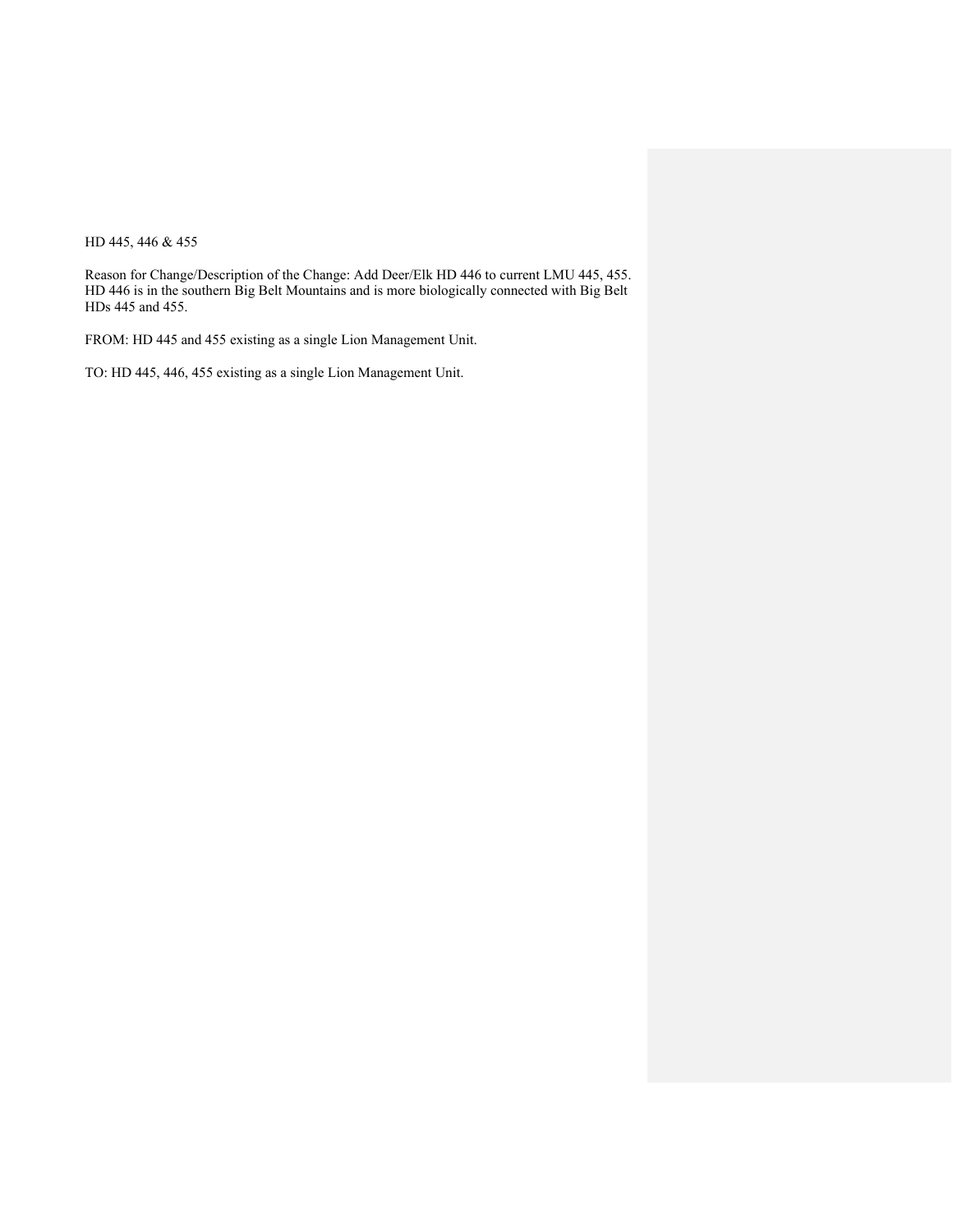HD 404, 421, 444 & 450

Reason for Change/Description of the Change:

FROM: LMU 404, 421, 444 & 450

TO: LMU 404 & 444 – refer to deer and elk hunting district boundaries as proposed. See LMU justification for further information.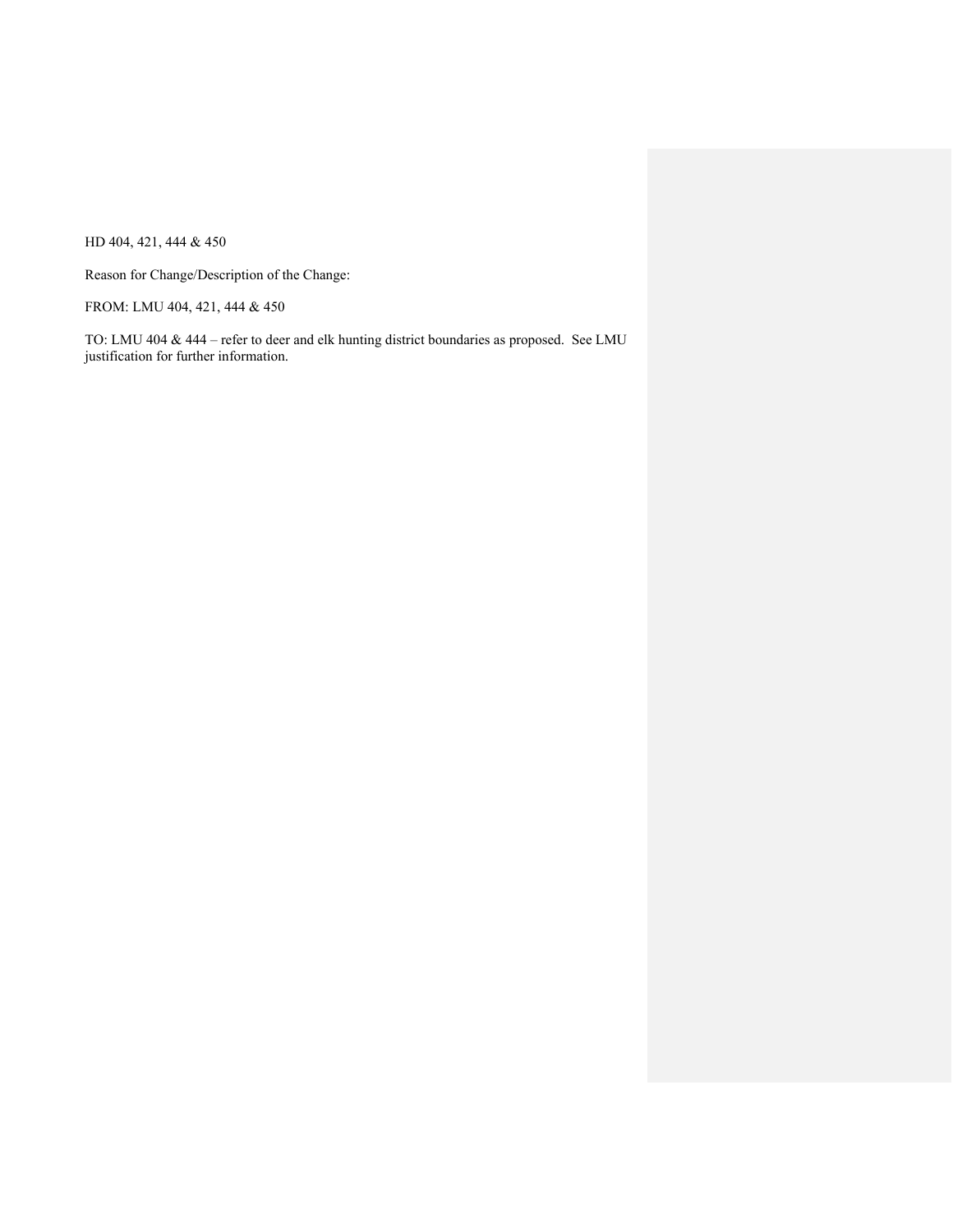HD 404, 421, 444 & 450 AND 422, 423, 424, 425 & 442

Reason for Change/Description of the Change:

FROM: LMU 404, 421, 444 & 450 AND LMU 422, 423, 424, 425 & 442

TO: LMU 421 AND LMU 422, 424, 425, 442 and 450 – refer to deer and elk hunting district boundaries as proposed. See LMU justification for further information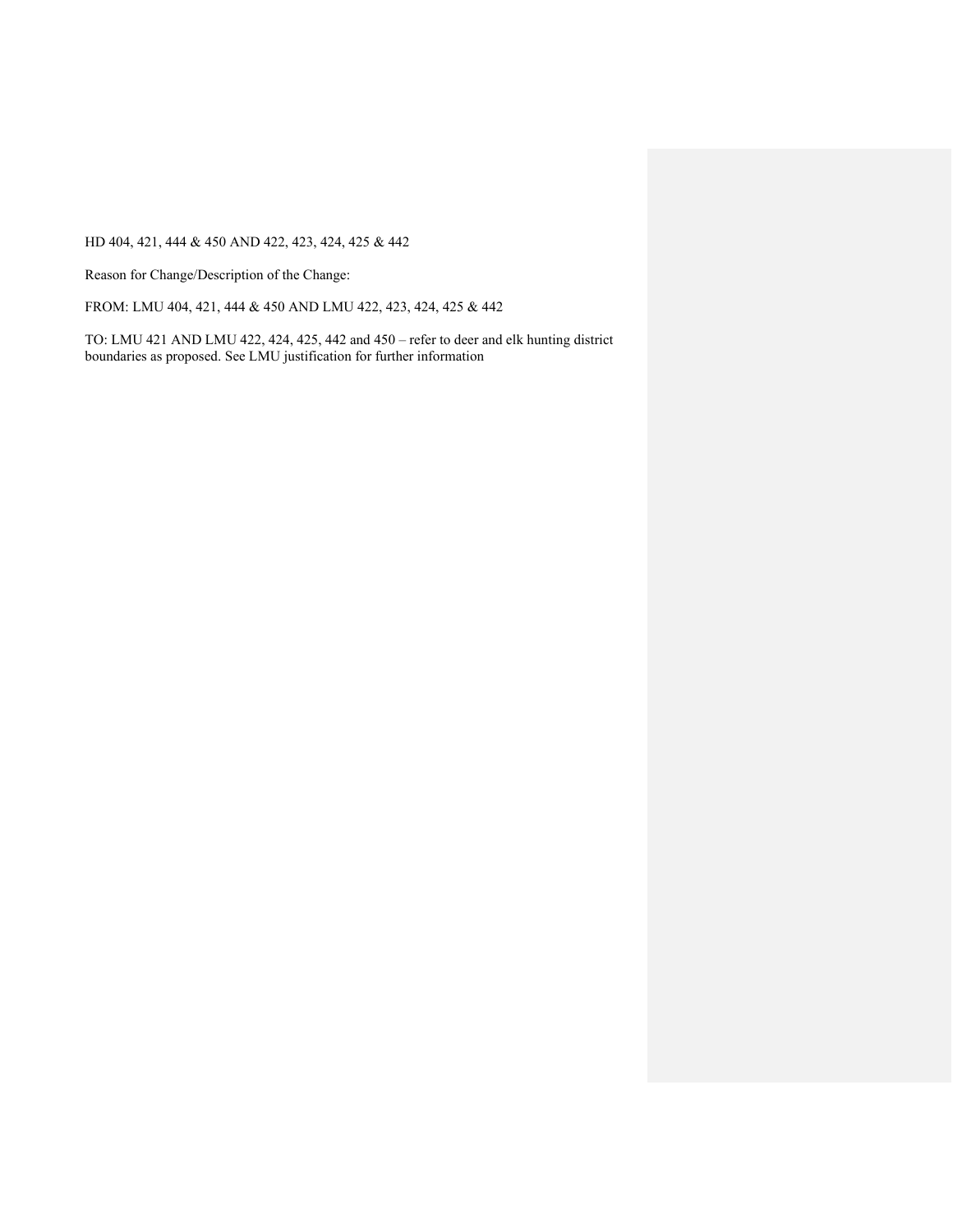HD 413 & 432 Remove HD 432 from LMU HDs 413,432. (HD 432 combined with HD 413 to form new HD 413). LMU 413 = HD 413.

Reason for Change/Description of the Change: Proposed combining deer and elk HD's 413 and 432 for regulations simplification.

FROM: HD 413 and 432 existing as a single Lion Management Unit.

TO: HD 413 existing as a single larger Lion Management Unit.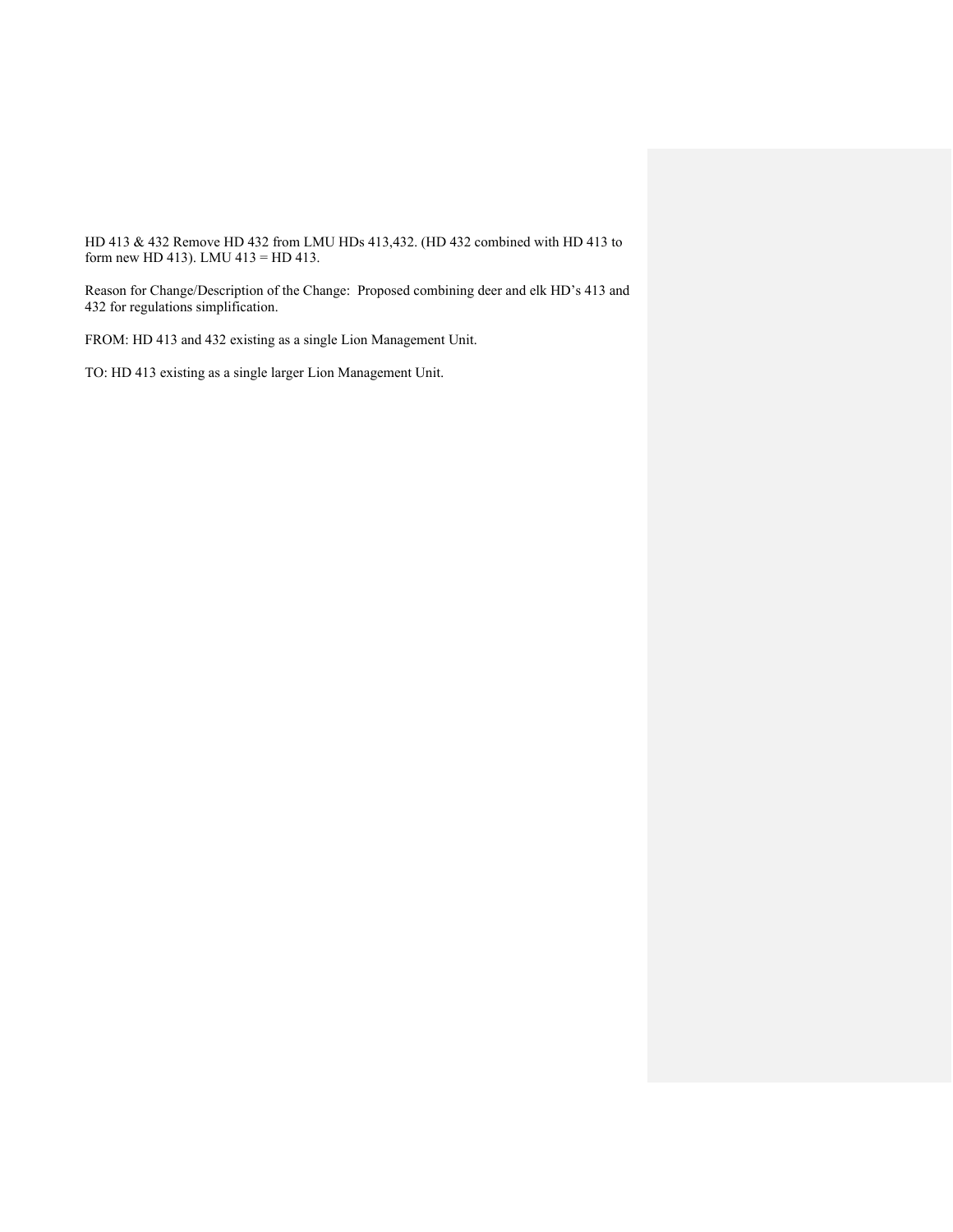HD 421. Remove HD 421 from LMU HDs 404,421,444,450. New LMU 421 = HD 421 (old Deer elk 421/423 combined)

HD 423 remove from LMU HDs 422,423,424,425,442. HD 423 combined with HD 421 to form new HD 421.

HD 450 Remove HD 450 from Lion management unit of HDs 404, 421, 444 and 450. Add HD 450 to Lion Management Unit with HDs 422, 424, 425, 442, and 450. HD 450 D/E boundary change: Move west boundary of HD 450 (east boundary of HD 442) from Bellview/Deep Cr/Battle Cr Rd to USFS boundary.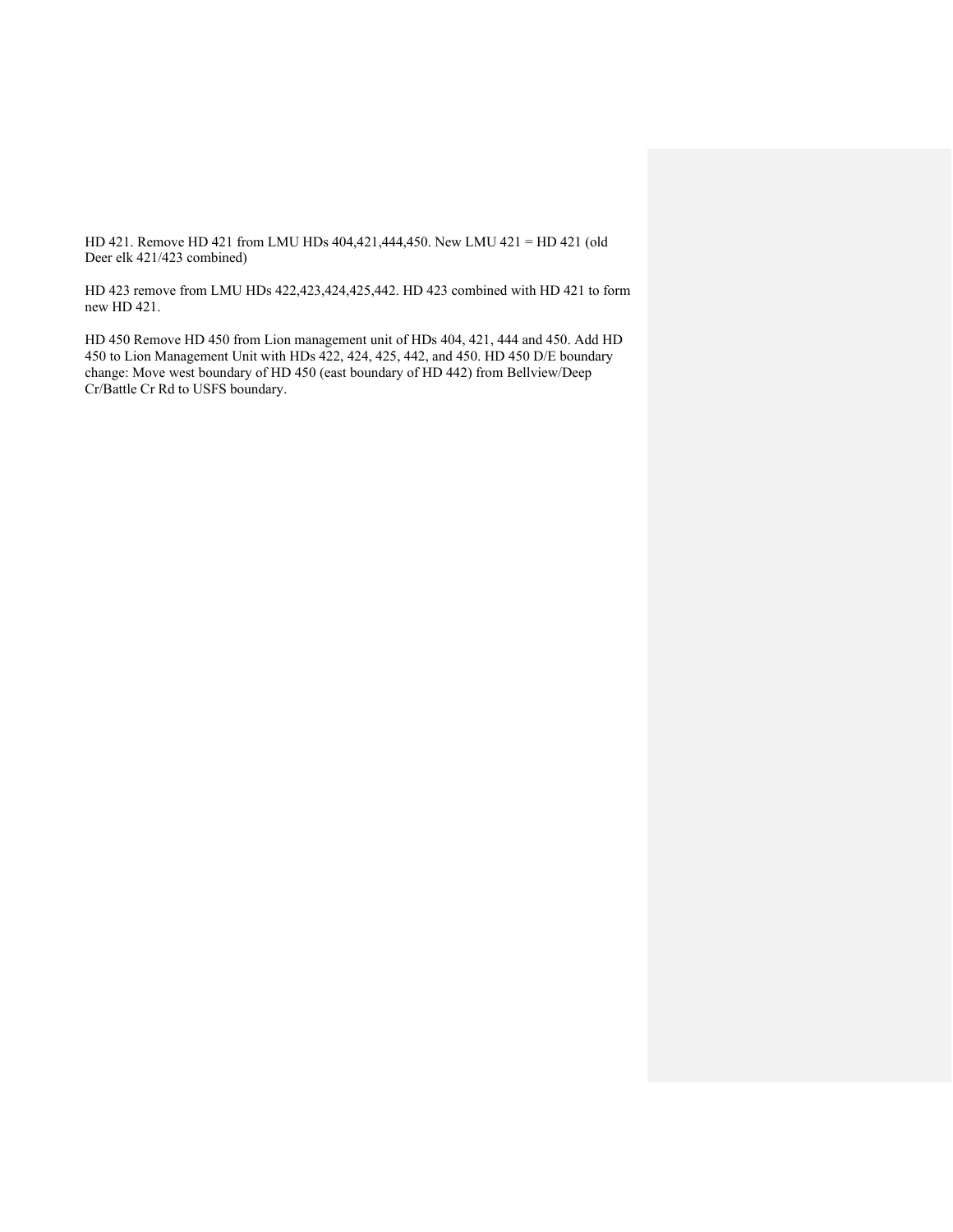Region 5

HD 502, 515, 535, 575, 590

Reason for Change/Description of the Change: Regulation Simplification boundary changes to deer and elk hunting districts necessitate these lion HD number changes.

FROM: Deer and elk hunting districts 500, 502, 530, 570, 575 and 590 will all be under this one quota. HD 511 had an individual lion quota.

TO: Deer and elk hunting districts 502, 515, 535, 575 and 590 will all be under this one quota.